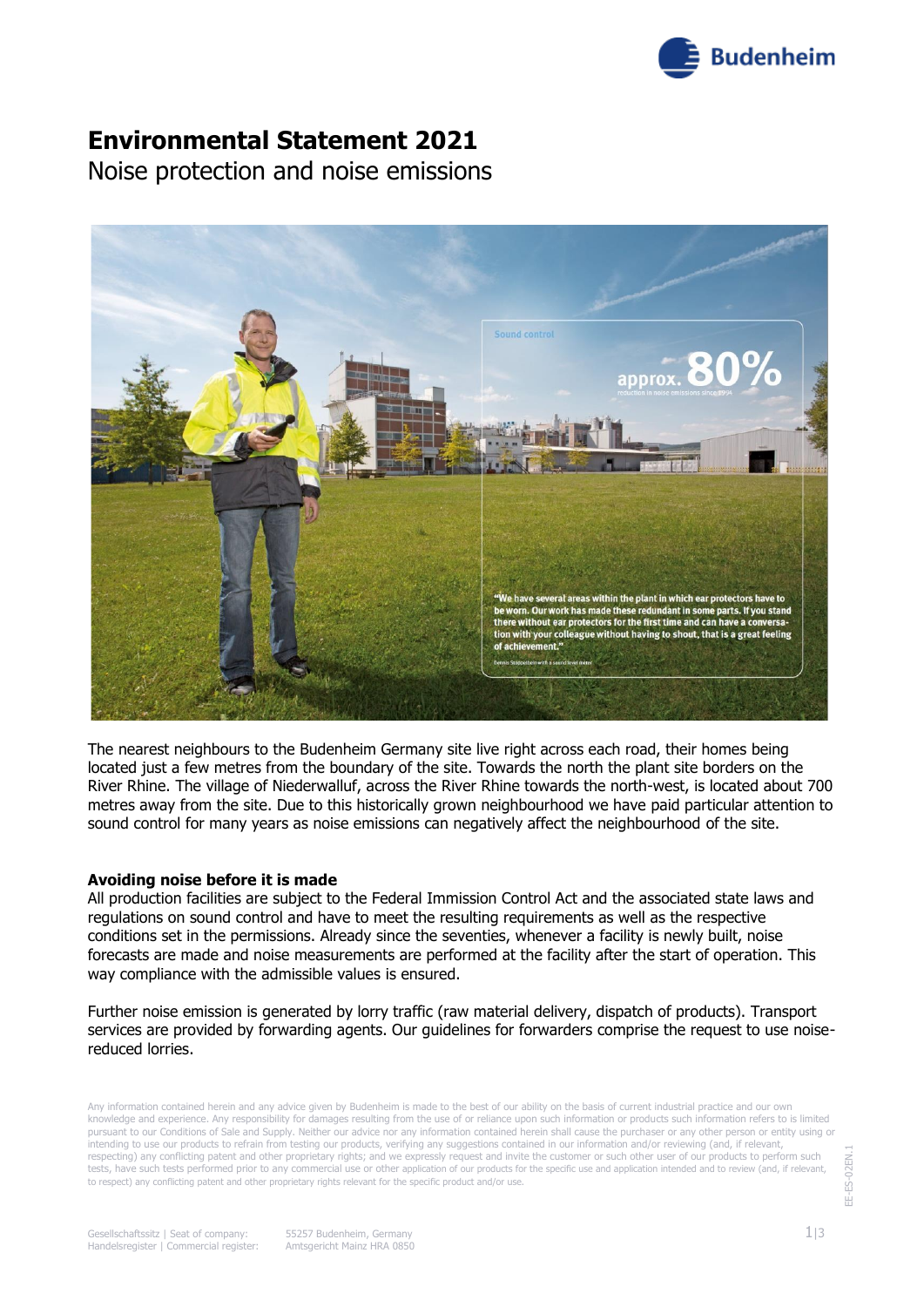

# **Environmental Statement 2021** Noise protection and noise emissions

From 1995 to 2001 a comprehensive noise reduction programme was implemented, which made it possible to reduce noise emissions from the plant site by an average of 80 % compared to 1994. Since 2002 further sound control measures have been implemented. They included the installation of sound absorbers behind various fans, the equipment of machines in the production area with sound hoods as well as the replacement of breather holes of production buildings by sound-proofed ventilation openings.



Any information contained herein and any advice given by Budenheim is made to the best of our ability on the basis of current industrial practice and our own knowledge and experience. Any responsibility for damages resulting from the use of or reliance upon such information or products such information refers to is limited pursuant to our Conditions of Sale and Supply. Neither our advice nor any information contained herein shall cause the purchaser or any other person or entity using or intending to use our products to refrain from testing our products, verifying any suggestions contained in our information and/or reviewing (and, if relevant, respecting) any conflicting patent and other proprietary rights; and we expressly request and invite the customer or such other user of our products to perform such tests, have such tests performed prior to any commercial use or other application of our products for the specific use and application intended and to review (and, if relevant, to respect) any conflicting patent and other proprietary rights relevant for the specific product and/or use.